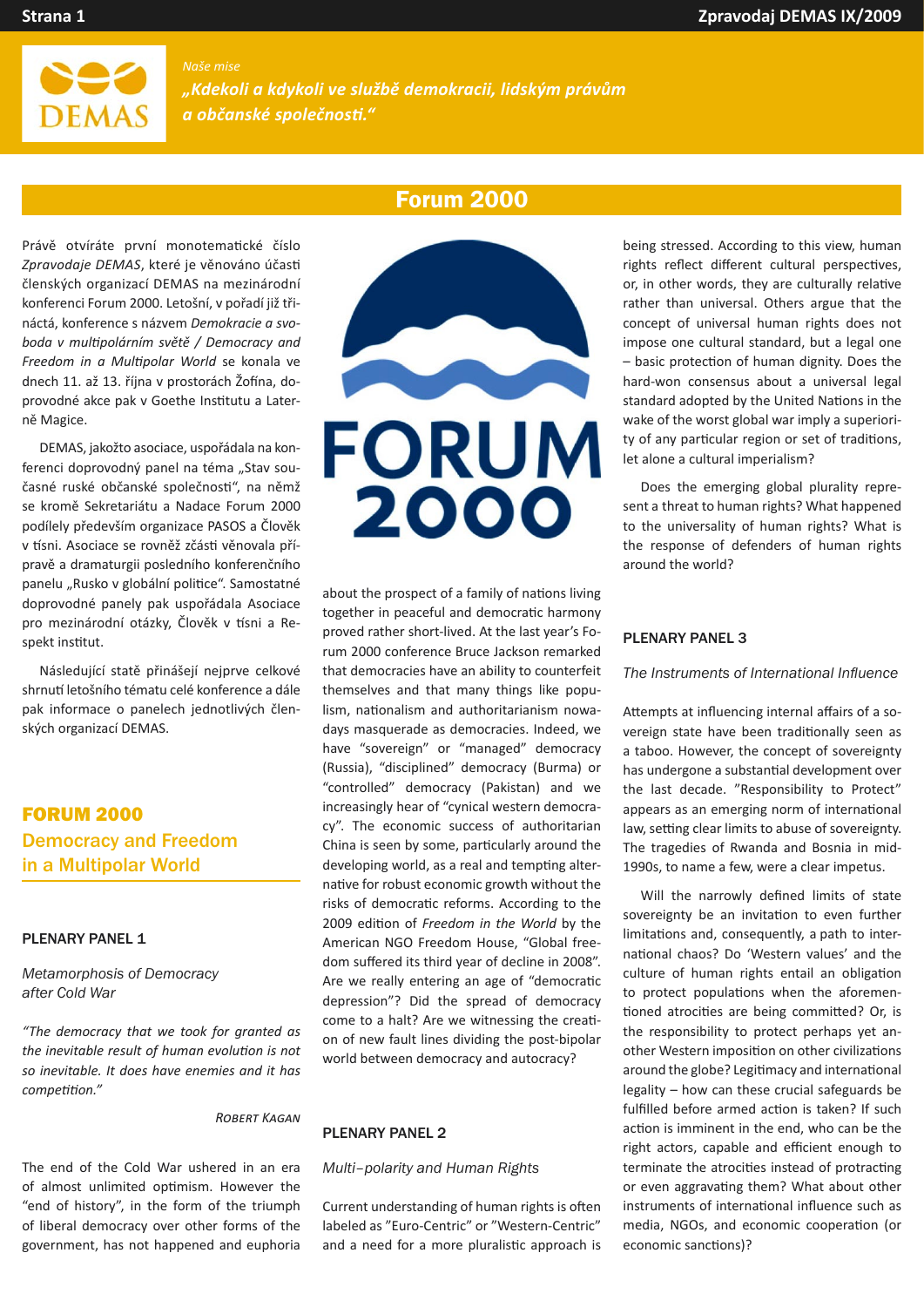

*Forum 2000, 11–13. 10. 2009. Foto Ondřej Besperát.*

## PLENARY PANEL 4

*After the Storm? Can We Discern and Learn What the Economic Crisis Is Disclosing about Us?*

Have we learned? What? And what is it that we have actually changed in governance? Or will this be a good crisis wasted? Although this is arguably the strongest recession since the Great Depression, the long known imbalances prevail and there are no political forces to change the macroeconomic rules. Will we indebt ourselves to another crisis which could truly be destructive once it comes? What does this teach us about the philosophy of our civilization? And can we change?

## INTERFAITH DIALOGUE PANEL

## *Religion and Democracy*

The modern concept of democracy grew up, among other things, on the basis of Western religious thoughts. Many significant thinkers of democracy (from de Tocqueville to Böckenferde) perceive religion as important background for democracy. In many places in the world (from the Philippines to Poland) faith-based communities contributed significantly to the peaceful transition from dictatorship to democracy and civic society in the 20th century. At the same time, however, in other parts of the world religious symbols and rhetoric are used to attack democracy and its key concept of freedom.

What is the real relation between religion and democracy? How is the concept of democracy compatible with the great world religions? Are contemporary democratic regimes suitable biospheres for religion, or are they rather risky environment for them? What should democratic states expect from religion. religious leaders and faith-based communi ties? Is the concept of "separation of politics from religion" still a valid model contributing both sides, or is it necessary to rethink it in the future and substitute it by a different model?

## BUSINESS AND ECONOMY ROUNDTABLE

*Shifting Values in Capitalism*

How does this crisis differ from the technology bubble and the real estate bubble of past years?

The financial crisis has been attributed to many factors. What role has business values played? How would we compare the influence of "values" on doing business 30 years ago versus today? Has the crisis taught us anything about business values?

Is a change in values needed? If so, in what direction? How? By whom? Does the global financial crisis represent the "end of an era"? If so, how do we describe and differentiate the old era from the new?Are there any global "threshold" values to doing business? What is the likelihood of repeating this cycle again for the same reasons?

# DEMAS

## Stav současné ruské občanské společnosti

Aktéry panelu reagujícího na aktuální problémy ruské občanské společnosti se stali Jegor Gajdar, uznávaný ekonom a bývalý ruský premiér, Ella Kesaeva, předsedkyně neziskové organizace Hlas Beslanu, Anna Sevortjan z moskevského Centra pro rozvoj demokracie a lidských práv, Sergej Lukaševskij, ředitel Muzea a Centra Andreje Sacharova v Moskvě, a právník Pavel Čikov z lidskoprávní organizace Agora sídlící v Kazani. Moderování debaty se ujal Libor Dvořák z Českého rozhlasu 6.

Všichni aktéři debaty se shodli, že v současném Rusku dozajista občanská společnost jako taková existuje. Anna Sevortjan a Sergej Lukaševskij podotkli, že v devadesátých letech existovalo na 600 tisíc neziskových organizací, dnes jejich počet klesl na jednu třetinu. Práce třetího sektoru je pečlivě monitorována státním aparátem. Pakliže se organizace zabývají tematikou lidských práv, která je v Rusku považována za téma politické, snaží se stát jejich aktivity značně oklešťovat. Organizace i různé spolky jsou kontrolovány především prostřednictvím



*Účastníci debaty Stav současné ruské občanské společnos�. Zleva: Ella Kesaeva, Sergej Lukaševskij, Jegor Gajdar, Libor Dvořák, Anna Sevortjan a Pavel Čikov. Foto Filip Singer.*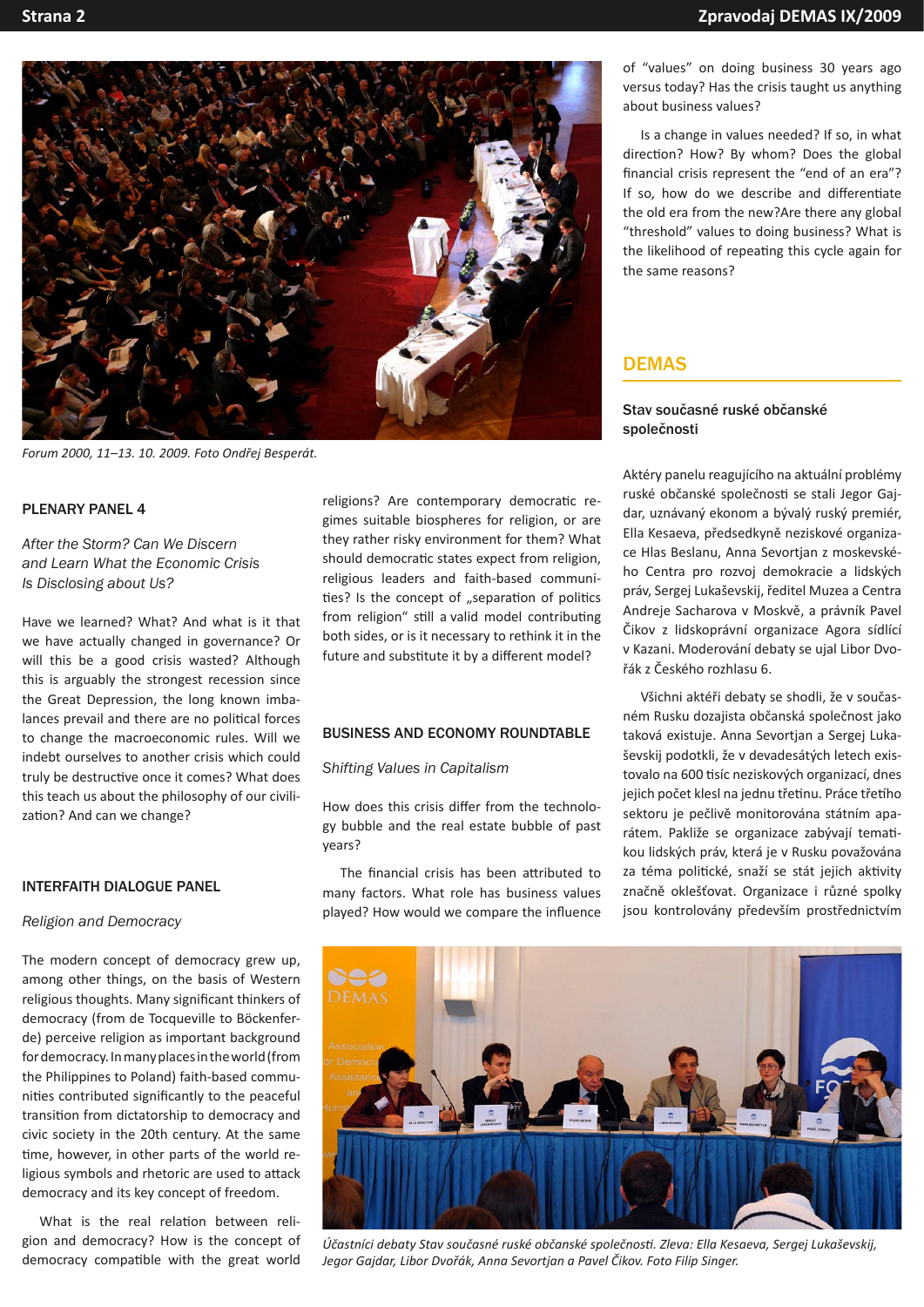přidělování státních dotací na jejich fungování. Organizace, jež získávají finance na svou existenci ze zahraničí, automaticky spadají mezi nedůvěryhodné. S praktickými zkušenostmi se zákazem činnosti svých organizací, informačním embargem, a dokonce i vystavením soudnímu stíhání seznámili přítomné Ella Kesaeva, představitelka organizace Hlas Beslanu, která se snaží rozkrýt příčiny beslanské tragédie a jež byla kvůli své činnosti zbavena statutu právnické osoby, a Pavel Čikov, obhájce lidskoprávních aktivistů, který má bohaté vlastní zkušenost, s perzekucí ze strany státních orgánů, ať už jde o jeho domovskou organizaci Agora, či o něj samotného. Jegor Gajdar v této souvislosti kritizoval autokratický přístup státu.

# Asociace pro mezinárodní otázky

### Ústavní reformy a demokracie v Latinské Americe

Asociace pro mezinárodní otázky uspořádala ve spolupráci s Nadací FORUM 2000 a Respekt ins�tutem panel *Ústavní reformy a demokracie v La�nské Americe*, který se uskutečnil v rámci konference Forum 2000 konané ve dnech 11. – 13. října 2009.

Panel reagoval na vývoj v regionu, kde mnohé země již uskutečnily anebo připravují reformu ústav přijatých v průběhu 80. a na začátku 90. let v rámci demokratizační vlny v regionu. Jestliže se tyto tendence začaly projevovat již na sklonku let devadesátých (*Brazílie* v roce 1997, *Uruguay* v roce 1997 a *Venezuela* v roce 1999), od přelomu milénia lze hovořit o reformní vlně prakticky v celé Latinské Americe. Ústavy byly reformovány v *Bolívii* (2009), *Chile*  (2005), *Ekvádoru* (2008), *Kolumbii* (2006), *Uruguayi* (2004) a *Venezuele* (2009). Naopak v *Paraguayi* a *Peru* byly návrhy na reformu po parlamentní diskuzi archivovány. Téma reformy ústavy je však i nadále aktuální v *Kolumbii*  a *Hondurasu*. Cílem panelu tedy bylo analyzovat charakter nedávných ústavních reforem a jejich vztah k demokracii v zemích Střední a Jižní Ameriky. Mezi pozvanými panelisty byli Dr. Luz Aranceli (Mexiko), Dr. Javier Loaiza (Kolumbie), John Suarez (Miami/Kuba), Tamara Suju (Venezuela). Panel moderovala prof. Vladimíra Dvořáková.

Mezi hosty panovala shoda na tom, že reformy ústav jsou představovány jako řešení problémů, jimž země regionu čelí. Ve své podstatě se však často jedná o populistická opatření, které vedou k posílení role prezidentů v rámci politického systému dané země. Pro-



*Účastníci debaty Ústavní reformy a demokracie v La�nské Americe. Zleva: Javier Loaiza, Luz Araceli, John Suárez, Vladimíra Dvořáková a Tamara Sujú. Foto Filip Singer.*

dloužení funkčního období, případně možnost znovuzvolení prezidenta není doprovázeno odpovídající úpravou systému brzd a rovnováh, který je základem demokratických politických systémů. Společným znakem přijímaných reforem je jejich schvalování v lidovém hlasování. Referenda jsou však v mnoha případech zmanipulovaná a často nerespektují principy právního státu.

Problémem Latinské Ameriky je podle Vladimíry Dvořákové kombinace vysokých očekávání obyvatel, která nemohou být naplněna, a nedostatku zodpovědnosti na straně vlády. Současné ústavy ani jejich schvalované reformy však nenabízejí řešení těchto otázek. Právě to, nakolik bude ústavní řád jednotlivých zemí Latinské Ameriky obsahovat postupy pro řešení těchto ožehavých problémů, je rozhodující pro označení poli�ckého systému za konsolidovanou demokracii.

# Člověk v tísni

#### Mezinárodní tribunál pro Čečensko

Jednu z posledních doprovodných akcí, tentokrát na téma válečných zločinů v Čečensku, uspořádala společnost Člověk v tísni. Za účasti široké veřejnosti diskutoval s novinářkou Oksanou Čelyševovou Ondřej Soukup z Hospodářských novin.

Že budou válečné zločiny z Čečenska souzeny před nezávislým tribunálem jako zločiny z Jugoslávie, je zatím vzdáleným snem. Tato vize formulovaná ve své době i novinářkou Annou Politkovskou má ovšem v Rusku stále své zastánce. Rok 2009 přinesl další krok v přípravě podobného soudu: Společnost rusko-čečenského přátelství (v Rusku dnes zakázaná) ve spolupráci s dalšími organizacemi vydala knihu "Mezinárodní tribunál pro Čečensko" (ke stažení na stránkách Novoj gazety [zde\)](http://www.novayagazeta.ru/data/2009/079/21.html). Jde o výsledek mnoha let vyšetřování konkrétních případů vražd a únosů. Na dvanácti stech stranách je představen detailní popis kontextu, v němž konflikt probíhal, a také závěry vyšetřování prováděných lidskoprávními aktivisty, včetně závěrů o odpovědnosti konkrétních osob za zločiny.

S mrazivou symboličností byla v den prezentace knihy zavražděna čečenská novinářka a obhájkyně lidských práv Natálie Estěmirovová, jejíž materiály a výsledky vyšetřování se také staly součástí knihy.

Autoři knihy doufají, že se jednou skutečně podaří najít dostatek politické vůle k vytvoření tribunálu pro Čečensko. Do té doby se budou snažit o jiné cesty, jak se dovolat spravedlnosti, když to v Rusku samotném není možné. Nejnadějnější se přitom zatím zdá způsob uspořádání soudu, který by uplatnil tzv. univerzální jurisdikci. Tento princip vychází z předpokladu, že zločiny natolik brutální, jako ty v Čečensku, lze soudit i mimo zemi, kde se staly. Zda bude tato cesta úspěšná, se teprve ukáže.



*Oksana Čelyševa. Foto Filip Singer.*